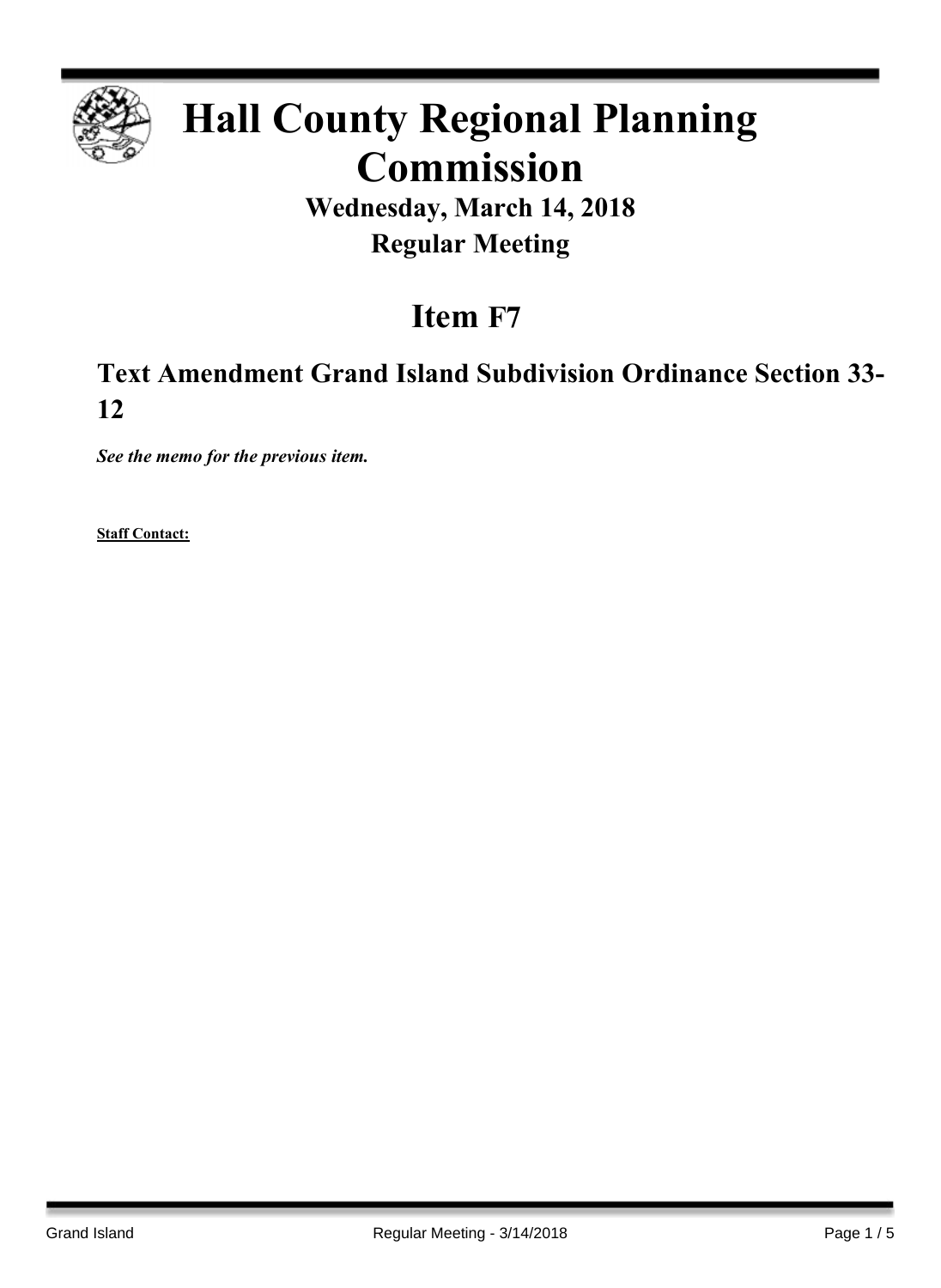#### **§33-12. Streets and Alleys**

(1) The arrangement of streets shall conform as nearly as possible to the street plan of the General Development Plan with provisions for the extension of arterial and collector streets. Streets in the subdivision, normally shall connect with streets already dedicated in adjoining or adjacent subdivisions, and provisions may be required for future connections to adjoining unsubdivided tracts.

(2) Local streets should be so planned as to discourage through traffic. Cul-de-sacs should normally not be longer than five hundred feet and shall terminate with right-of-way turn-around having a diameter of not less than one hundred feet, and an outside curb diameter of not less than eighty feet for residential areas. Cul-de-sacs within industrial or commercial areas shall have a right-of-way diameter of not less than 120 feet and an outside curb diameter of not less than 100 feet.

(3) Collector and Arterial streets should be planned with minimal local street and driveway accesses. Residential subdivisions should be designed with street patterns that provide driveway access from local streets.

(4) Whenever a proposed subdivision is adjacent to or contains a portion of an existing or proposed federal or state highway, provision in such subdivision shall be made for one of the following methods of development:

(a) If the highway is either a non-access or controlled access thoroughfare, one of the following two methods of development shall be required:

(i) A frontage street adjacent and parallel to such thoroughfare shall be provided; or

(ii) Lots shall back or side to such thoroughfare and have access to another street. Lots in commercial or industrial zoning districts shall have a landscaped area averaging thirty feet in width, or other approved landscaping, adjacent to such thoroughfare, and outside storage of unassembled or unfinished materials or products and inoperable equipment or motor vehicles shall be suitably screened by a sight-obscuring fence, foliage, or other screening material. Lots in residential zoning districts shall have a sight-obscuring fence, foliage, or other screening material adjacent to such thoroughfare. The sight-obscuring fence shall not be metal strips or slats in a chain link fence.

(b) If the highway is not a non-access or controlled access thoroughfare, one of the following methods of development shall be required:

(i) Either method required for a non-access or controlled access thoroughfare may be applied; or

(ii) Lots may have frontage directly on such thoroughfare, provided, that the minimum setback for any new building in any zoning district shall be thirty feet, and shall be landscaped except for approved driveways.

(5) Half streets shall be prohibited except where essential to the reasonable development of the subdivision in conformity with the other requirements of these regulations, or where it is found to be practicable to require the dedication of the other half when adjoining property is subdivided.

(6) Under normal conditions streets shall be laid out as to intersect as nearly as possible at right angles, except where topography or other conditions justify variations. More than four approaches to any intersection shall be prohibited. Street jogs at intersections with centerline offsets of less than 75 feet should be avoided.

(7) Alleys may be provided in commercial and industrial districts. Alleys shall be avoided in residential districts except to extend existing alleys to a street.

(8) The right-of-way widths, improvements, and grades for streets and alleys included in any subdivision shall not be less than the minimum right-of-way and outside curb dimensions or less than the minimum grade for each classification as shown on the **Street Width Matrix attached.** street cross sections as recommended by the Grand Island Public Works Department and approved by the Grand Island City council attached as addendum C-Approved Street Cross Sections.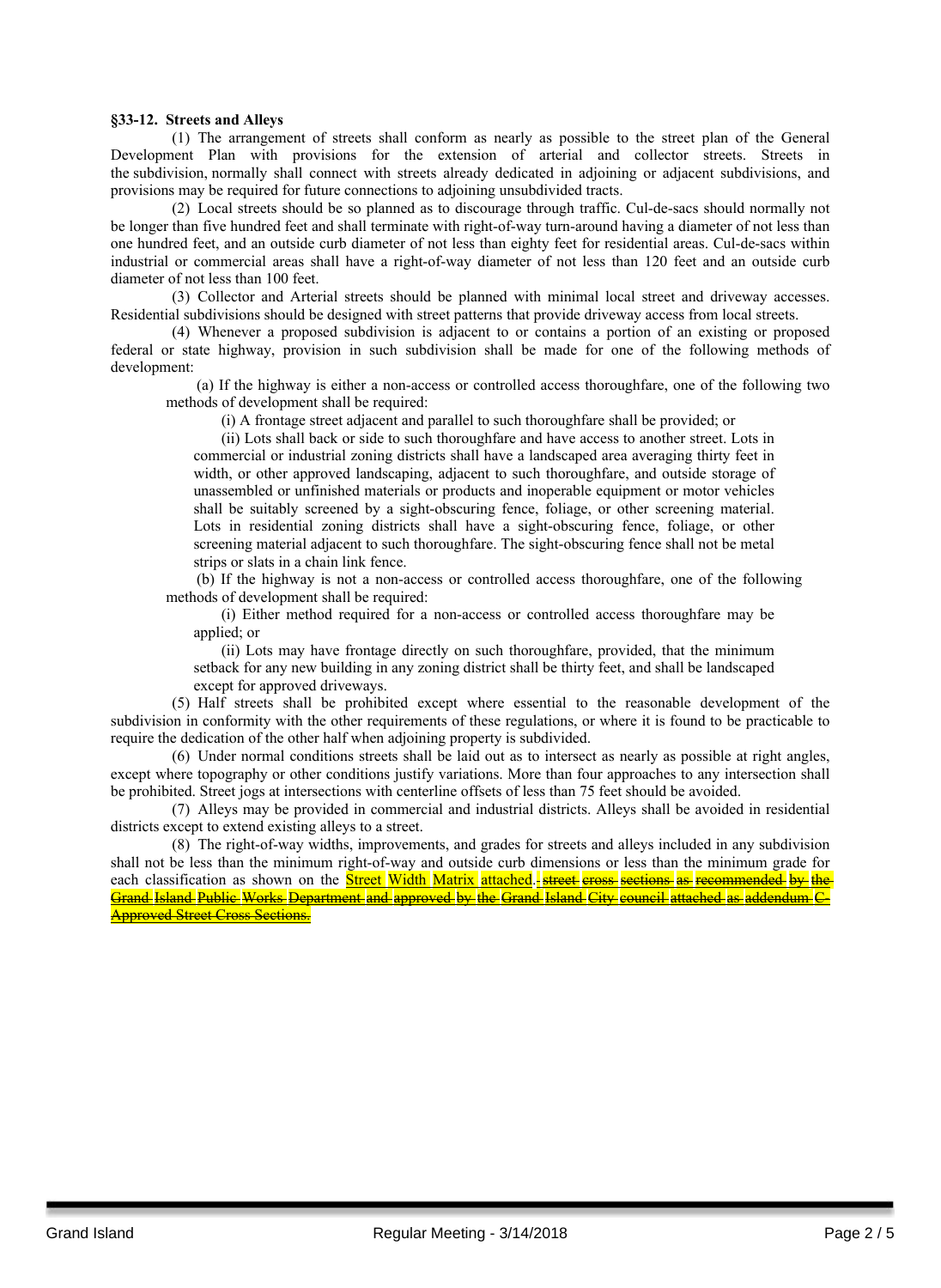#### Medians

Location: Medians may be located within streets to be dedicated to the public.

Lane width: A minimum unobstructed lane width of twenty (20.0) feet (improved 21' back of curb to back of curb) is required between the median curb and the street curb.

Landscaping: Medians within the public right-of-way may be landscaped, maintenance of landscaped medians shall be the responsibility of a property owners association created at or before filing the final plat. The city will maintain concrete medians or bricked medians within the public right-of-way.

All streets shall be designed and graded to the full right-of-way widths stated.

(9) Drives, streets, or roadways within condominium, townhouse, or planned unit developments shall have a minimum right-of-way, improvement, and grade as determined by agreement between the subdivider, public works director, director of Planning, and approved by the city council.

(10) The horizontal alignment on all streets except in unusual cases shall be as follows:

| Radii of Horizontal Curves (Center Line) |  |
|------------------------------------------|--|
|                                          |  |
|                                          |  |
|                                          |  |
|                                          |  |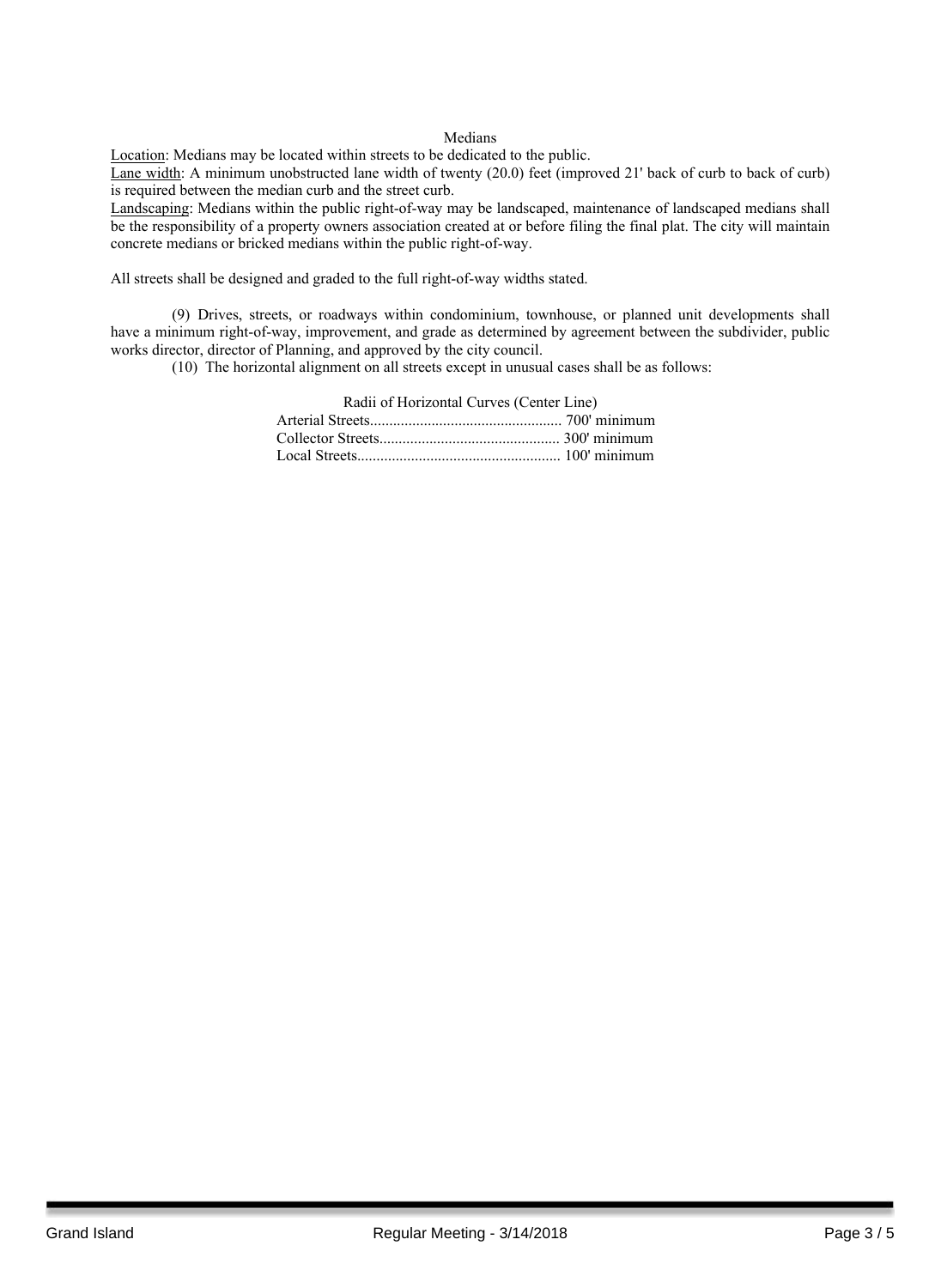| <b>Street Width Matrix</b> |                                                                        |                                 |           |     |                         |       |           |       |
|----------------------------|------------------------------------------------------------------------|---------------------------------|-----------|-----|-------------------------|-------|-----------|-------|
| <b>Zone</b>                |                                                                        | <b>Paving Width</b>             |           |     |                         |       |           |       |
|                            |                                                                        | 26'                             | 30'       | 32' | 37'                     | 40'   | 41'       | 65'   |
| $AG-1$                     | <b>Primary Agricultural Zone</b>                                       |                                 |           |     |                         |       |           |       |
| $AG-2$                     | <b>Secondary Agricultural Zone</b>                                     |                                 |           |     |                         |       |           |       |
| AG-SC                      | Special Agricultural / Conservation Zone                               |                                 |           |     |                         |       |           |       |
| AG-SE                      | Special Agricultural / Events Zone                                     | <b>Subject to Design Review</b> |           |     |                         |       |           |       |
| <b>AG-SI</b>               | Special Agricultural / Industrial Zone                                 |                                 |           |     |                         |       |           |       |
| <b>SRC</b>                 | Special Recreation / Conservation Zone                                 |                                 |           |     |                         |       |           |       |
| <b>TA</b>                  | <b>Transitional Agricultural Zone</b>                                  |                                 |           |     |                         |       |           |       |
| <b>LLR</b>                 | Large Lot Residential Zone                                             | <b>SP</b>                       |           | P   | P                       |       |           |       |
| $R-1$                      | <b>Suburban Residential Zone</b>                                       |                                 |           | P   | <b>SP</b>               |       | $SP*$     |       |
| $R-2$                      | Low Density Residential Zone                                           |                                 |           | P   | <b>SP</b>               |       | $SP*$     |       |
| $R-3$                      | <b>Medium Density Residential Zone</b>                                 |                                 |           | P   | P                       |       | p*        |       |
| $R-3SL$                    | <b>Small Lot Residential Zone</b>                                      | P                               |           | P   | $\overline{\mathsf{P}}$ |       | $P^*$     |       |
| $R - 4$                    | <b>High Density Residential Zone</b>                                   | P                               |           | P   | P                       |       | P         |       |
| <b>RO</b>                  | <b>Residential Office Zone</b>                                         | P                               |           |     | <b>SP</b>               |       | $SP*$     |       |
| $B-1$                      | <b>Light Business Zone</b>                                             |                                 |           |     |                         |       | <b>SP</b> | $SP*$ |
| $B-2$                      | <b>General Business Zone</b>                                           |                                 |           |     |                         |       | <b>SP</b> | $SP*$ |
| <b>AC</b>                  | <b>Arterial Commercial Overlay Zone</b>                                |                                 |           |     |                         |       | <b>SP</b> | $SP*$ |
| $B-3$                      | <b>Heavy Business Zone</b>                                             |                                 |           |     |                         |       | <b>SP</b> | $SP*$ |
| <b>ME</b>                  | <b>Industrial Estates Zone</b>                                         |                                 | <b>SP</b> |     |                         | $SP*$ |           |       |
| $M-1$                      | <b>Light Manufacturing Zone</b>                                        |                                 | <b>SP</b> |     |                         | $SP*$ |           |       |
| $M-2$                      | <b>Heavy Manufacturing Zone</b>                                        |                                 | <b>SP</b> |     |                         | $SP*$ |           |       |
| $M-3$                      | <b>Mixed Use Manufacturing Zone</b>                                    |                                 | <b>SP</b> |     |                         | $SP*$ |           |       |
| CD                         | <b>Commercial Development Zone</b>                                     |                                 |           |     |                         |       |           |       |
| TD                         | <b>Travel Development Zone</b>                                         |                                 |           |     |                         |       |           |       |
| <b>RD</b>                  | <b>Residential Development Zone</b><br><b>Subject to Design Review</b> |                                 |           |     |                         |       |           |       |
| A                          | <b>Airport Zone</b>                                                    |                                 |           |     |                         |       |           |       |
| GCO                        | <b>Gateway Corridor Overlay District</b>                               |                                 |           |     |                         |       |           |       |
| M and MD                   | <b>Manufactured Home Overlay Zone</b>                                  |                                 |           |     |                         |       |           |       |
| <mark>SP</mark><br>P       | Follow standard cross section plan.<br><b>Designed Residential</b>     |                                 |           |     |                         |       |           |       |
|                            | Wider street width required by subdivision committee on streets acting |                                 |           |     |                         |       |           |       |
|                            | as collectors/arterials                                                |                                 |           |     |                         |       |           |       |
|                            | Street width not allowed in this zoning class.                         |                                 |           |     |                         |       |           |       |
|                            | Note: There may be exceptions in certain<br>situations.                |                                 |           |     |                         |       |           |       |

Designed Residential Development